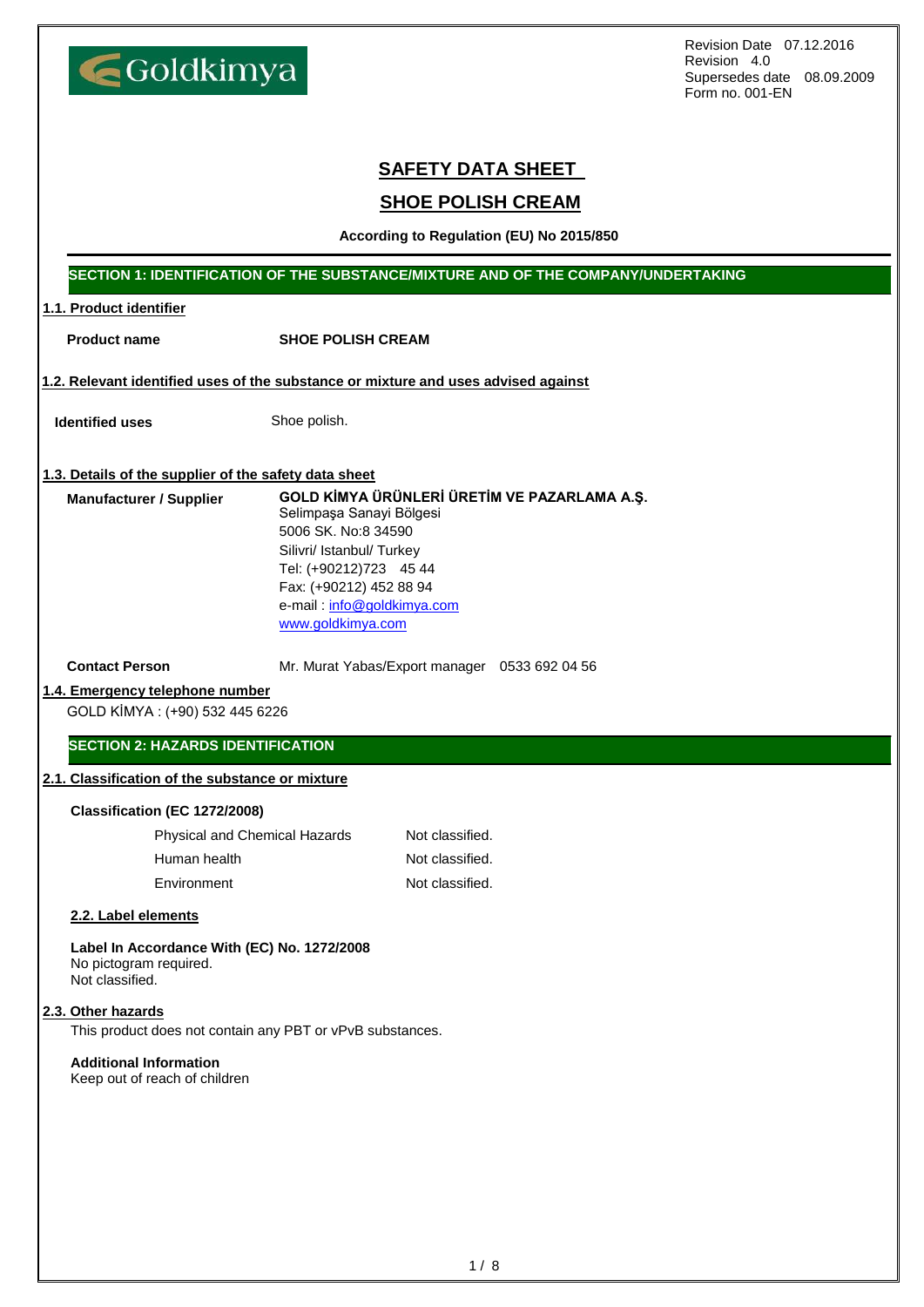# Goldkimya

Revision Date 07.12.2016 Revision 4.0 Supersedes date 08.09.2009 Form no. 001-EN

## **SAFETY DATA SHEET**

**SHOE POLISH CREAM**

**According to Regulation (EU) No 2015/850**

#### **SECTION 3: COMPOSITION/INFORMATION ON INGREDIENTS**

#### **3.2. Mixtures**

#### **AMMONIA, ANHYDROUS < 1%**

**CAS-No.: 7664-41-7 EC No.: 231-635-3**

Classification (EC 1272/2008) Flam. Gas 2 - H221 Acute Tox. 3 - H331 Skin Corr. 1B - H314 Aquatic Acute 1 - H400

The Full Text for all Hazard Statements are Displayed in Section 16.

#### **Composition Comments**

The data shown are in accordance with the latest EC Directives.

#### **SECTION 4: FIRST AID MEASURES**

#### **4.1. Description of first aid measures**

#### **General information**

Follow the safety instructions and instructions stated on the package.

In case of health problems or questions, a doctor must be notified and provided with information from this Safety Data Sheet. At insensibility locate the disabled person in stabilized lay on side with head slightly slumped over, put nothing by mouth and pay attention to transit airways.

#### **Inhalation**

Not relevant. No recommendation given.

#### **Ingestion**

Do not induce vomiting. Rinse mouth with water. Drink a great amount of water, contact a doctor and show him this safety data sheet.

#### **Skin contact**

In case of contact with the skin immediately wash with water and rinse well. Do not use solvents. Apply regeneration cream on washed skin. In case of painful flare or blisters contact a doctor.

#### **Eye contact**

Open eyelids, wash the affected eye thoroughly with a great amount of water (approximately 15 minutes) and contact a doctor. If disabled wears crystalline lens it is necessary to remove them.

#### **4.2. Most important symptoms and effects, both acute and delayed**

#### **Inhalation**

No specific symptoms noted.

#### **Ingestion**

Nausea, vomiting.

#### **Skin contact**

No specific symptoms noted.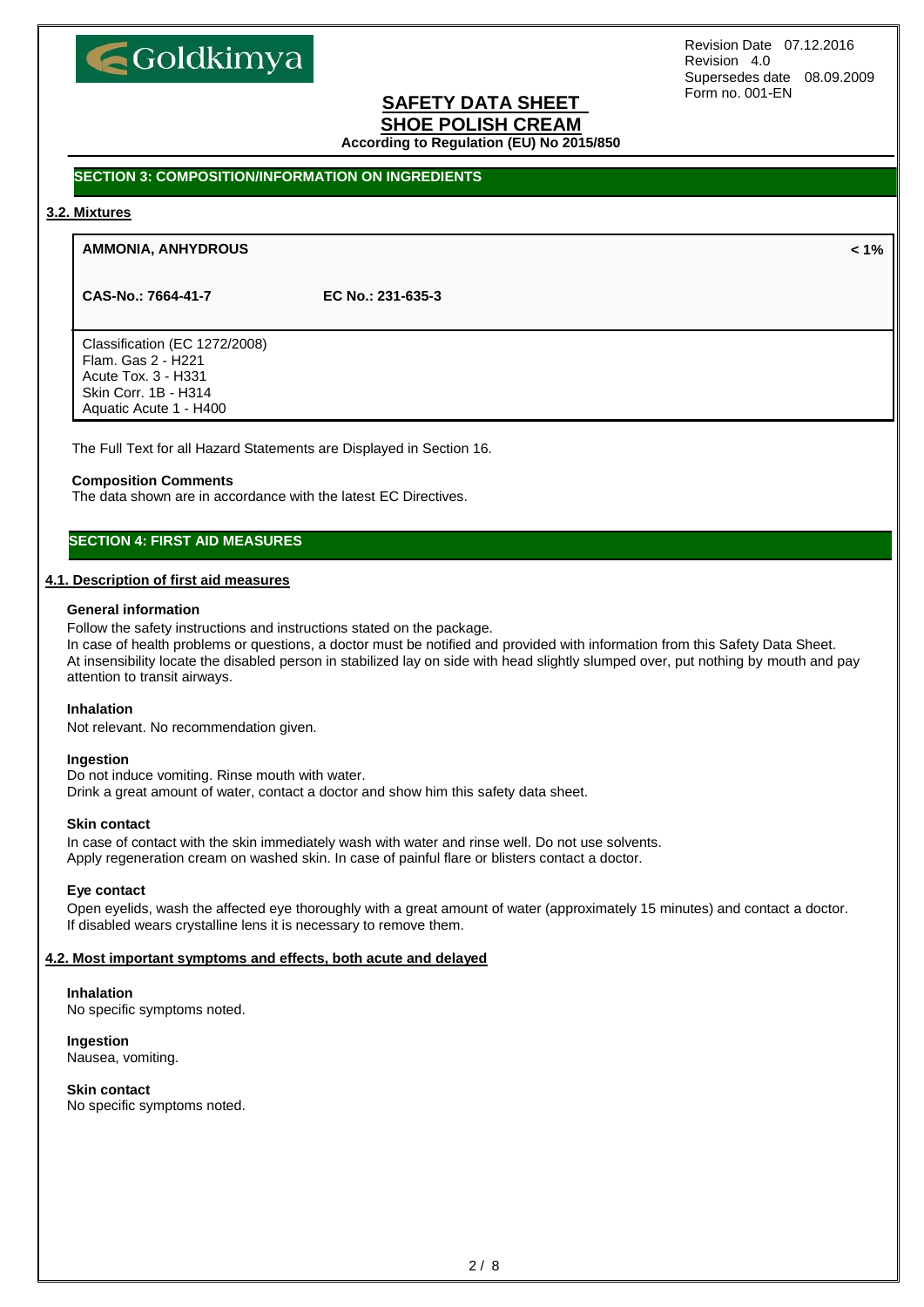

## **SAFETY DATA SHEET**

**SHOE POLISH CREAM According to Regulation (EU) No 2015/850**

#### **Eye contact**

May cause temporary eye irritation.

#### **4.3. Indication of any immediate medical attention and special treatment needed**

Treat Symptomatically.

#### **SECTION 5: FIREFIGHTING MEASURES**

#### **5.1. Extinguishing media**

#### **Extinguishing media**

This product is not flammable. Use fire-extinguishing media appropriate for surrounding materials.

#### **5.2. Special hazards arising from the substance or mixture**

#### **Specific hazards**

In case of fire, toxic gases may be formed.

#### **5.3. Advice for firefighters**

#### **Special Fire Fighting Procedures**

Avoid breathing fire vapours. Fight advanced or massive fires from safe distance or protected location. Beware, risk of formation of toxic and corrosive gases. Clear fire area of all non-emergency personnel.

#### **Protective equipment for fire-fighters**

Self contained breathing apparatus and full protective clothing must be worn in case of fire.

#### **SECTION 6: ACCIDENTAL RELEASE MEASURES**

#### **6.1. Personal precautions, protective equipment and emergency procedures**

Do not need any special precautions.

#### **6.2. Environmental precautions**

Not relevant considering the small amounts used.

#### **6.3. Methods and material for containment and cleaning up**

Sweep any agent's residuum and collect them in a substitute container ready for this purpose and liquidate according to the regulations. In the case of solution, catch with absorbing material (sand, wooden sawdust, mould) collect in container ready for this purpose and liquidate according to the regulations. Wash the affected place with the great amount of water.

#### **6.4. Reference to other sections**

For personal protection, see section 8. See section 11 for additional information on health hazards. For waste disposal, see section 13.

#### **SECTION 7: HANDLING AND STORAGE**

#### **7.1. Precautions for safe handling**

Follow the safety instruction on the package. Observe general instruction for the human safety and safety at work. Do not eat, drink and smoke in the place of manipulating with the agent. Use only in well ventilated room.

#### **7.2. Conditions for safe storage, including any incompatibilities**

Store in original, tightly closed covers on dry and well ventilated places; do not let freeze over; store out of children's reach, separately from food and drinks and food for animals.

#### **7.3. Specific end use(s)**

The identified uses for this product are detailed in Section 1.2.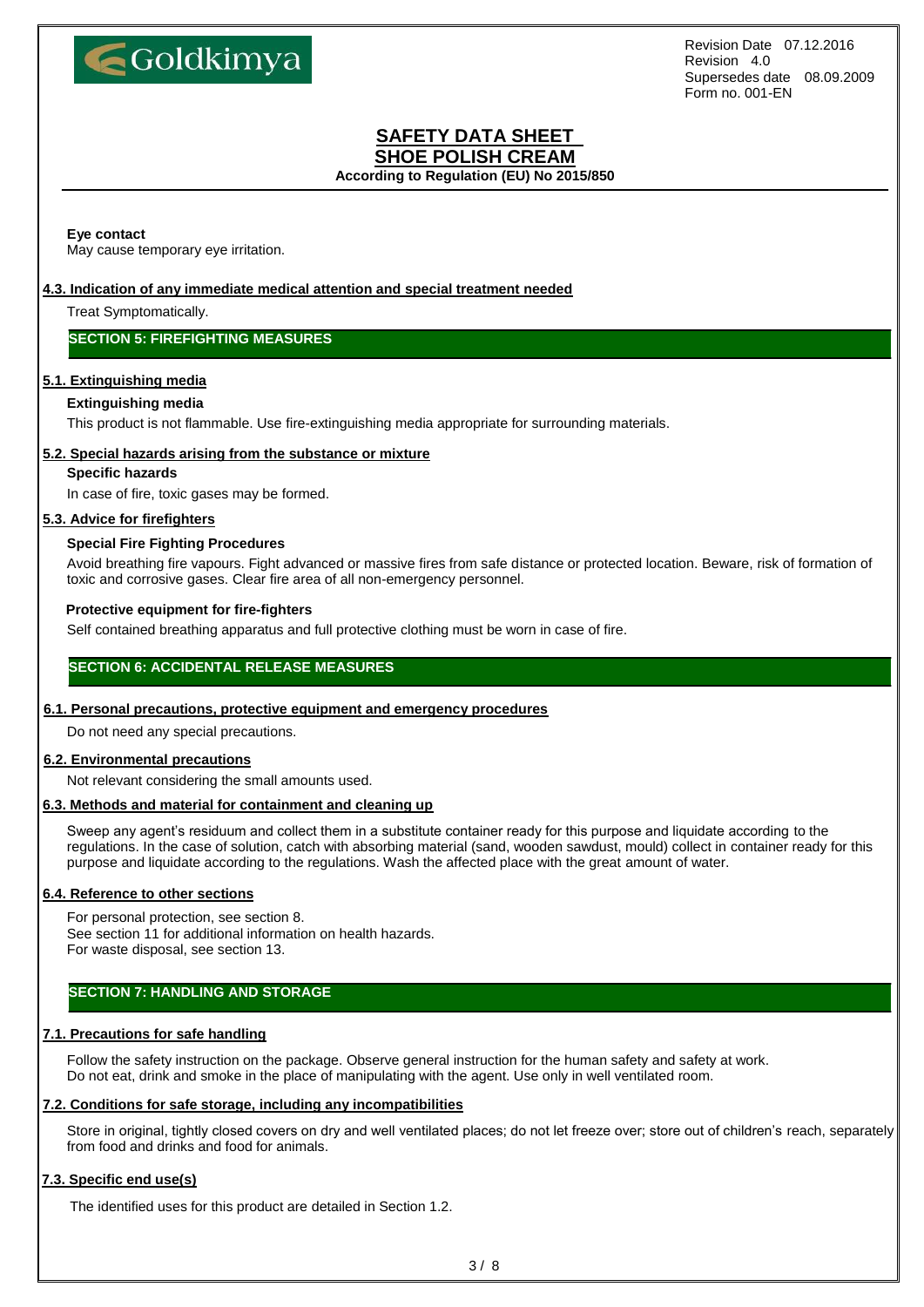

## **SAFETY DATA SHEET**

#### **SHOE POLISH CREAM**

**According to Regulation (EU) No 2015/850**

#### **SECTION 8: EXPOSURE CONTROLS/PERSONAL PROTECTION**

#### **8.1. Control parameters**

#### **Ingredient Comments**

#### **CAS-No.: 7664-41-7 AMMONIA, ANHYDROUS**

TWA - 8 Hrs :  $25$  ppm(Sk), 18 mg/m<sup>3</sup> STEL - 15 Min : 35 ppm(Sk), 25 mg/m<sup>3</sup>

(WEL = Workplace Exposure Limit./ İşyeri Maruziyet Limiti)

#### **8.2. Exposure controls**

#### **Process conditions**

Information provided are the advices on the application of the product during the production phase.

#### **Engineering measures**

Provide adequate ventilation.

#### **Respiratory equipment**

Respiratory protection not required.

#### **Hand protection**

For prolonged or repeated skin contact use suitable protective gloves.

#### **Eye protection**

Gözler için özel bir koruma gerekli değildir. Use safety goggles and face shield in case of splash risk.

#### **Hygiene measures**

Wash hands at the end of each work shift and before eating, smoking and using the toilet. Promptly remove any clothing that becomes contaminated. Wash contaminated clothing before reuse.

#### **Skin protection**

Wear protective clothing as deemed necessary.

#### **Environmental Exposure Controls**

Please act in accordance with local and national laws.

#### **SECTION 9: PHYSICAL AND CHEMICAL PROPERTIES**

#### **9.1. Information on basic physical and chemical properties**

| Appearance                                        | Cream.                                              |
|---------------------------------------------------|-----------------------------------------------------|
| Colour                                            | Misc. colours.                                      |
| Odour                                             | Perfume.                                            |
| <b>Solubility</b>                                 | Dilutable.                                          |
| Initial boiling point and<br>boiling range        | Not applicable.                                     |
| Melting point (°C)                                |                                                     |
| Not available.                                    |                                                     |
| <b>Evaporation rate</b>                           |                                                     |
| Not available.                                    |                                                     |
| pH-Value                                          | $7,0-10,0$ (@20 $^{\circ}$ C)                       |
| <b>Viscosity</b>                                  | 320.000-400.000 mPaS (@20 °C) (L4-spindle, 1,5 rpm) |
| <b>Flash point</b>                                |                                                     |
| Not applicable.                                   |                                                     |
| <b>Partition Coefficient</b><br>(N-Octanol/Water) |                                                     |
| Not available.                                    |                                                     |
| <b>Explosive properties</b>                       |                                                     |
| Not relevant                                      |                                                     |
| <b>Oxidising properties</b>                       |                                                     |
| Does not meet the criteria for oxidising.         |                                                     |
| 9.2. Other information                            |                                                     |
| No information required.                          |                                                     |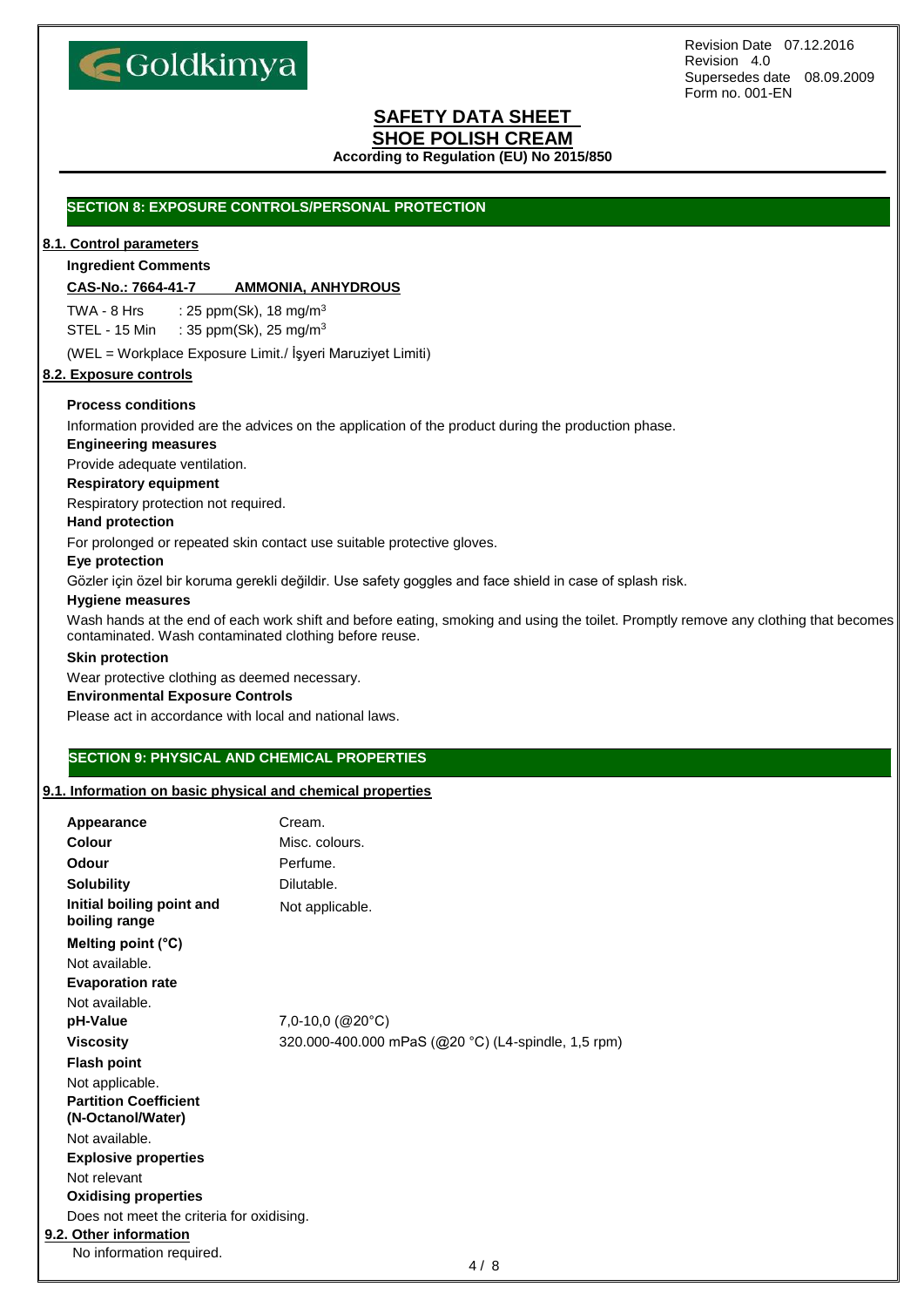

## **SAFETY DATA SHEET**

**SHOE POLISH CREAM**

**According to Regulation (EU) No 2015/850**

#### **SECTION 10: STABILITY AND REACTIVITY**

#### **10.1. Reactivity**

There are no known reactivity hazards associated with this product.

#### **10.2. Chemical stability**

Stable under normal temperature conditions and recommended use. Stable under the prescribed storage conditions.

#### **10.3. Possibility of hazardous reactions**

**Hazardous Polymerisation**

Will not polymerise.

#### **10.4. Conditions to avoid**

Storage at direct sunlight and higher temperatures. Protect from freezing.

#### **10.5. Incompatible materials**

**Materials To Avoid**

None known.

#### **10.6. Hazardous decomposition products**

Products of burning of active substances at high temperature – oxides of carbon.

#### **SECTION 11: TOXICOLOGICAL INFORMATION**

#### **11.1. Information on toxicological effects**

**Acute toxicity: Acute Toxicity (Dermal-Oral LD50)** No data available.

#### **Respiratory or skin sensitisation:**

**Respiratory sensitisation** Not available. **Skin sensitisation** Not available.

#### **Germ cell mutagenicity:**

**Genotoxicity - In Vitro**

Not stated, the components are not classified as carcinogenic with the view of their incidence on human. **Genotoxicity - In Vivo**

Not stated, the components are not classified as carcinogenic with the view of their incidence on human.

#### **Carcinogenicity:**

#### **Carcinogenicity**

Not stated, the components are not classified as carcinogenic with the view of their incidence on human.

#### **Reproductive Toxicity:**

#### **Reproductive Toxicity – Fertility/Development**

Not stated, the components are not classified as carcinogenic with the view of their incidence on human.

#### **Specific target organ toxicity - single exposure:**

#### **STOT - Single exposure** Not available.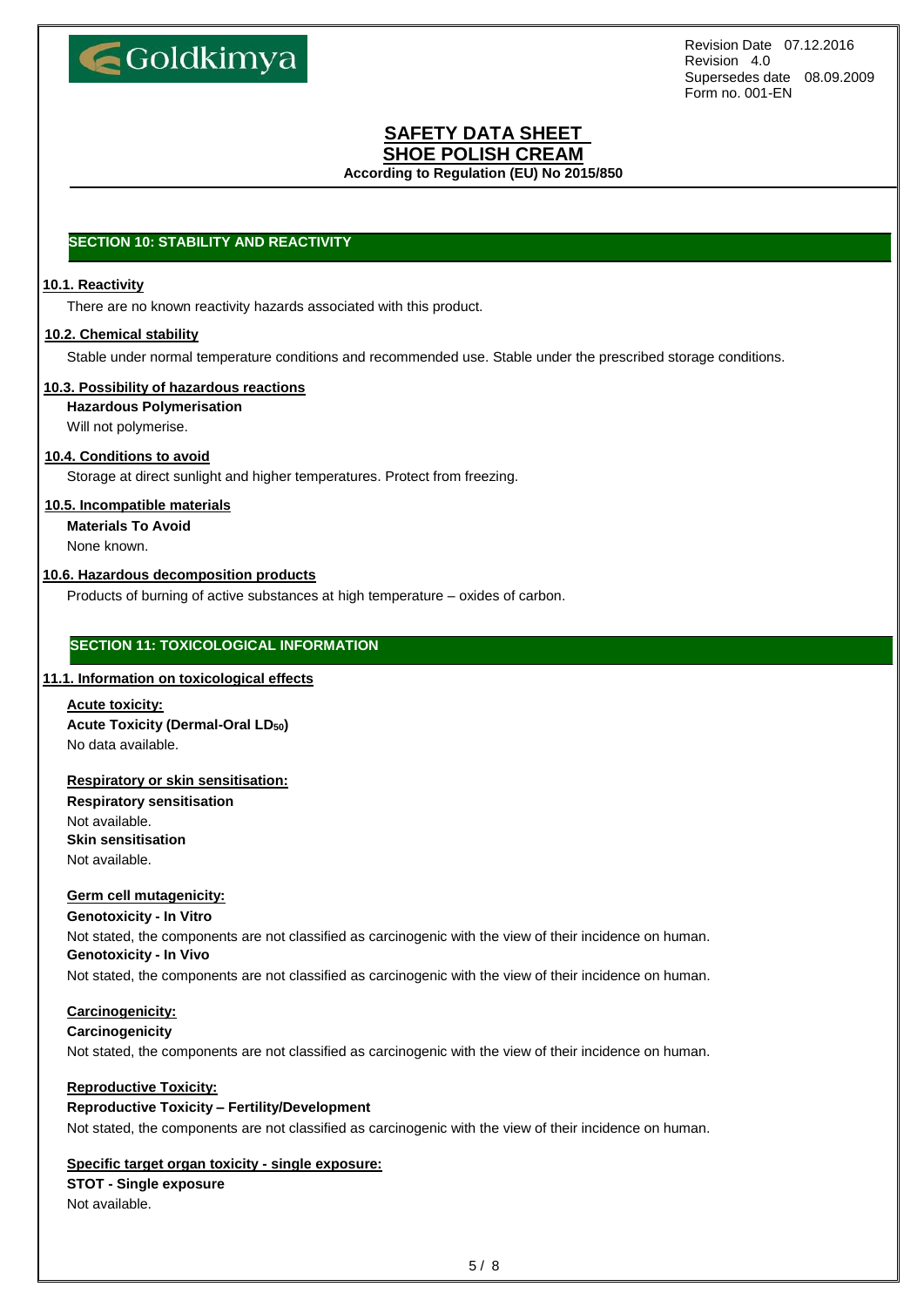

## **SAFETY DATA SHEET SHOE POLISH CREAM**

**According to Regulation (EU) No 2015/850**

#### **Specific target organ toxicity - repeated exposure:**

#### **STOT - Repeated exposure**

Not available.

#### **Inhalation**

No specific health warnings noted.

#### **Ingestion**

May cause discomfort if swallowed. Gastrointestinal symptoms, including upset stomach.

#### **Skin contact**

Skin irritation is not anticipated when used normally.

#### **Eye contact**

May cause temporary eye irritation.

#### **SECTION 12: ECOLOGICAL INFORMATION**

#### **Ecotoxicity**

The product is not expected to be hazardous to the environment.

#### **12.1. Toxicity**

No data available.

#### **12.2. Persistence and degradability**

#### **Degradability**

There are no data on the degradability of this product.

#### **12.3. Bioaccumulative potential**

#### **Bioaccumulative potential** No data available on bioaccumulation. **Partition coefficient** Not available.

#### **12.4. Mobility in soil**

**Mobility:**

The product is miscible with water. May spread in water systems.

#### **12.5. Results of PBT and vPvB assessment**

This product does not contain any PBT or vPvB substances.

#### **12.6. Other adverse effects**

Avoid the mould contamination and outflow into surface or underground water or into canalisation.

#### **SECTION 13: DISPOSAL CONSIDERATIONS**

#### **13.1. Waste treatment methods**

Dispose of waste and residues in accordance with local authority requirements.

A small quantity : Strongly diluted with water and gradually leak into canalisation through biological sewerage plant. Large quantity : Give over the company responsible for removal of special waste – disposal by course of law on waste.

#### **Contaminated Packages**

Completely depleted packages deliver to the separated collection of plastic materials.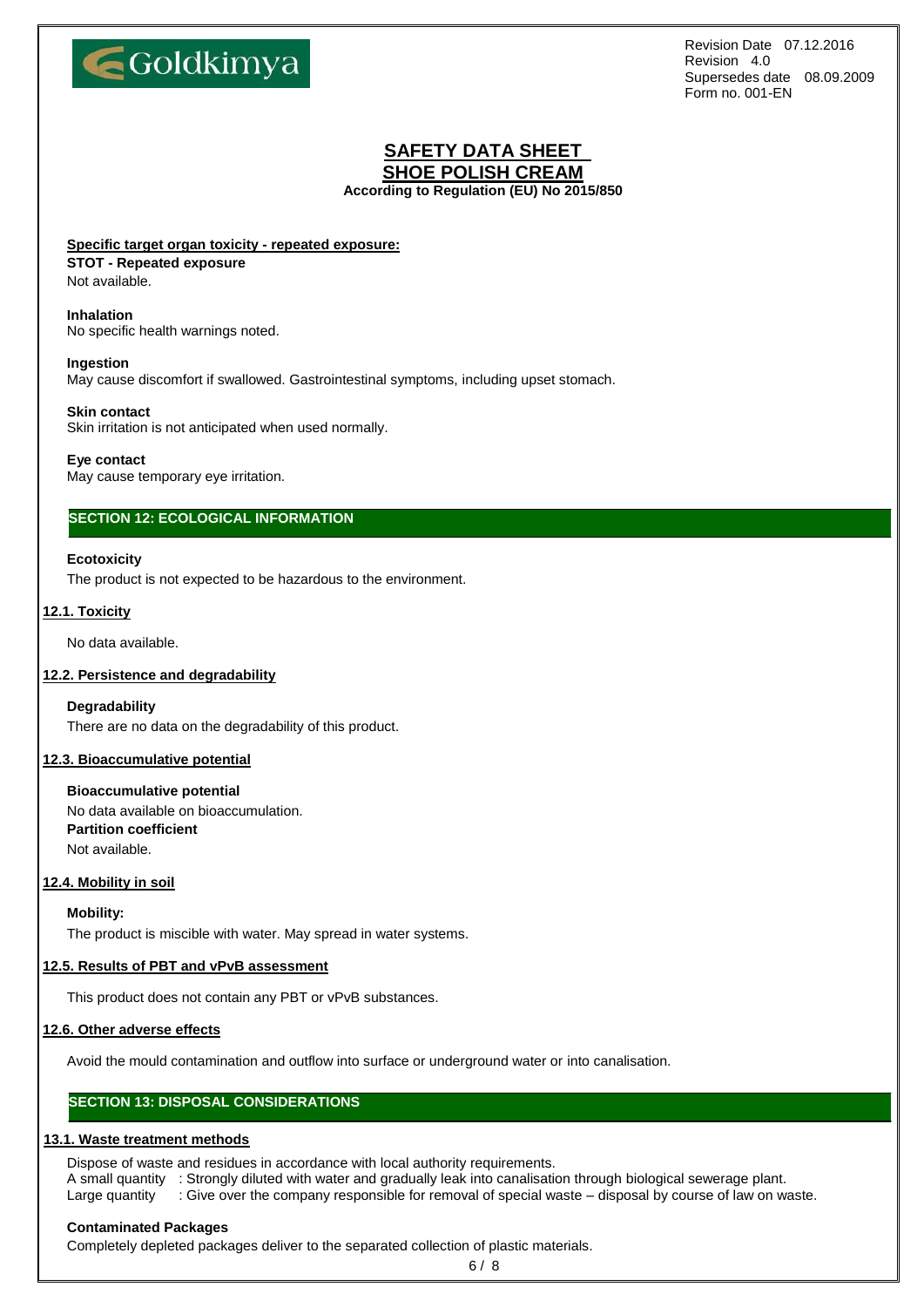

#### **SAFETY DATA SHEET SHOE POLISH CREAM**

**According to Regulation (EU) No 2015/850**

#### **SECTION 14: TRANSPORT INFORMATION**

**General** The product is not covered by international regulation on the transport of dangerous goods (IMDG, IATA, ADR/RID).

#### **14.1. UN number**

Not applicable.

#### **14.2. UN proper shipping name**

Not applicable.

#### **14.3. Transport hazard class(es)**

**Transport Labels** No transport warning sign required.

#### **14.4. Packing group**

Not applicable.

#### **14.5. Environmental hazards**

**Environmentally Hazardous Substance/Marine Pollutant** No.

#### **14.6. Special precautions for user**

Not applicable.

#### **14.7. Transport in bulk according to Annex II of MARPOL73/78 and the IBC Code**

Not applicable.

#### **SECTION 15: REGULATORY INFORMATION**

#### **15.1. Safety, health and environmental regulations/legislation specific for the substance or mixture**

#### **Approved Code Of Practice**

Safety Data Sheets for Substances and Preparations.

#### **Guidance Notes**

Workplace Exposure Limits EH40.

#### **EU Legislation**

Regulation (EC) No 1272/2008 of the European Parliament and of the Council of 16 December 2008 on classification, labelling and packaging of substances and mixtures, amending and repealing Directives 67/548/EEC and 1999/45/EC, and amending Regulation (EC) No 1907/2006 with amendments.

#### **15.2. Chemical Safety Assessment**

No chemical safety assessment has been carried out.

#### **SECTION 16: OTHER INFORMATION**

#### **Revision Comments**

Revised in compliance with current regulations.

#### **Issued Note**

This SDS is prepared based on the information and documents received from product owner. CRAD or/and SDS author shall not be responsible for incorrect preapared of SDS and pecuniary loss or intangible damages because of deficient or wrong information and documents which comes from product owner.

**Issued By** Büşra Tarakcı / CRAD Çevre Risk Analiz Denetim ve Eğitim Hizm. A.Ş www.crad.com.tr Tel: 0216 335 4600